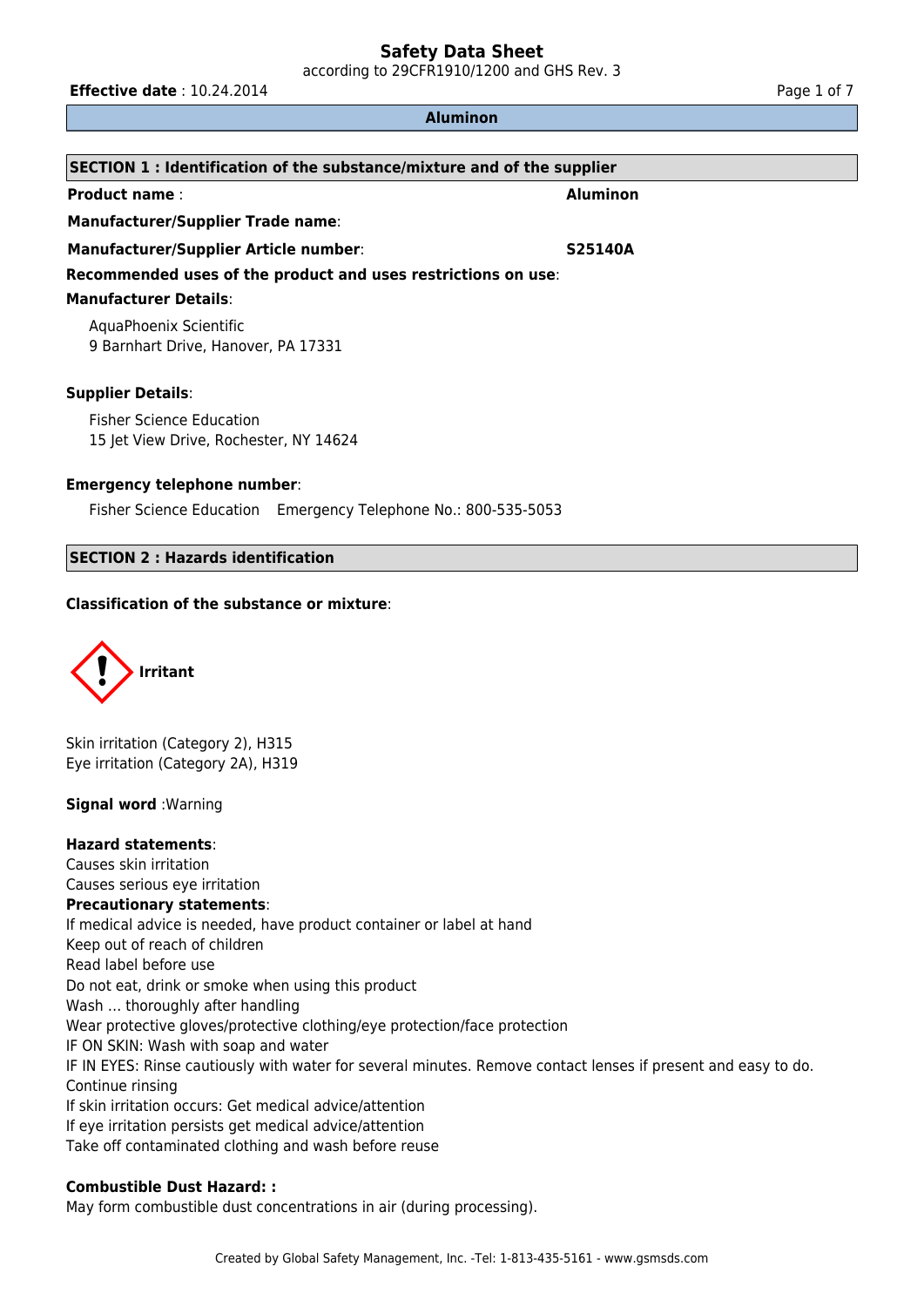according to 29CFR1910/1200 and GHS Rev. 3

**Aluminon**

**WHMIS NFPA/HMIS**

# **Other Non-GHS Classification**:





# **SECTION 3 : Composition/information on ingredients**

| Ingredients: |          |                           |
|--------------|----------|---------------------------|
| CAS 569-58-4 | Aluminom | >98%                      |
|              |          | Percentages are by weight |

# **SECTION 4 : First aid measures**

### **Description of first aid measures**

**After inhalation:** Loosen clothing as necessary and position individual in a comfortable position.Move exposed to fresh air. Give artificial respiration if necessary. If breathing is difficult give oxygen.Get medical assistance if cough or other symptoms appear.

**After skin contact:** Rinse/flush exposed skin gently using soap and water for 15-20 minutes.Seek medical advice if discomfort or irritation persists.

**After eye contact:** Protect unexposed eye. Rinse/flush exposed eye(s) gently using water for 15-20 minutes. Remove contact lens(es) if able to do so during rinsing. Seek medical attention if irritation persists or if concerned.

**After swallowing:** Rinse mouth thoroughly. Do not induce vomiting. Have exposed individual drink sips of water. Seek medical attention if irritation, discomfort or vomiting persists.Never give anything by mouth to an unconscious person.

# **Most important symptoms and effects, both acute and delayed:**

Irritation, Nausea,Headache, Shortness of breath.;

### **Indication of any immediate medical attention and special treatment needed:**

If seeking medical attention, provide SDS document to physician.Physician should treat symptomatically.

### **SECTION 5 : Firefighting measures**

# **Extinguishing media**

**Suitable extinguishing agents:** Use appropriate fire suppression agents for adjacent combustible materials or sources of ignition. Use water, dry chemical, chemical foam, carbon dioxide, or alcohol-resistant foam.

# **For safety reasons unsuitable extinguishing agents:**

# **Special hazards arising from the substance or mixture:**

Combustion products may include carbon oxides or other toxic vapors.Thermal decomposition can lead to release of irritating gases and vapors.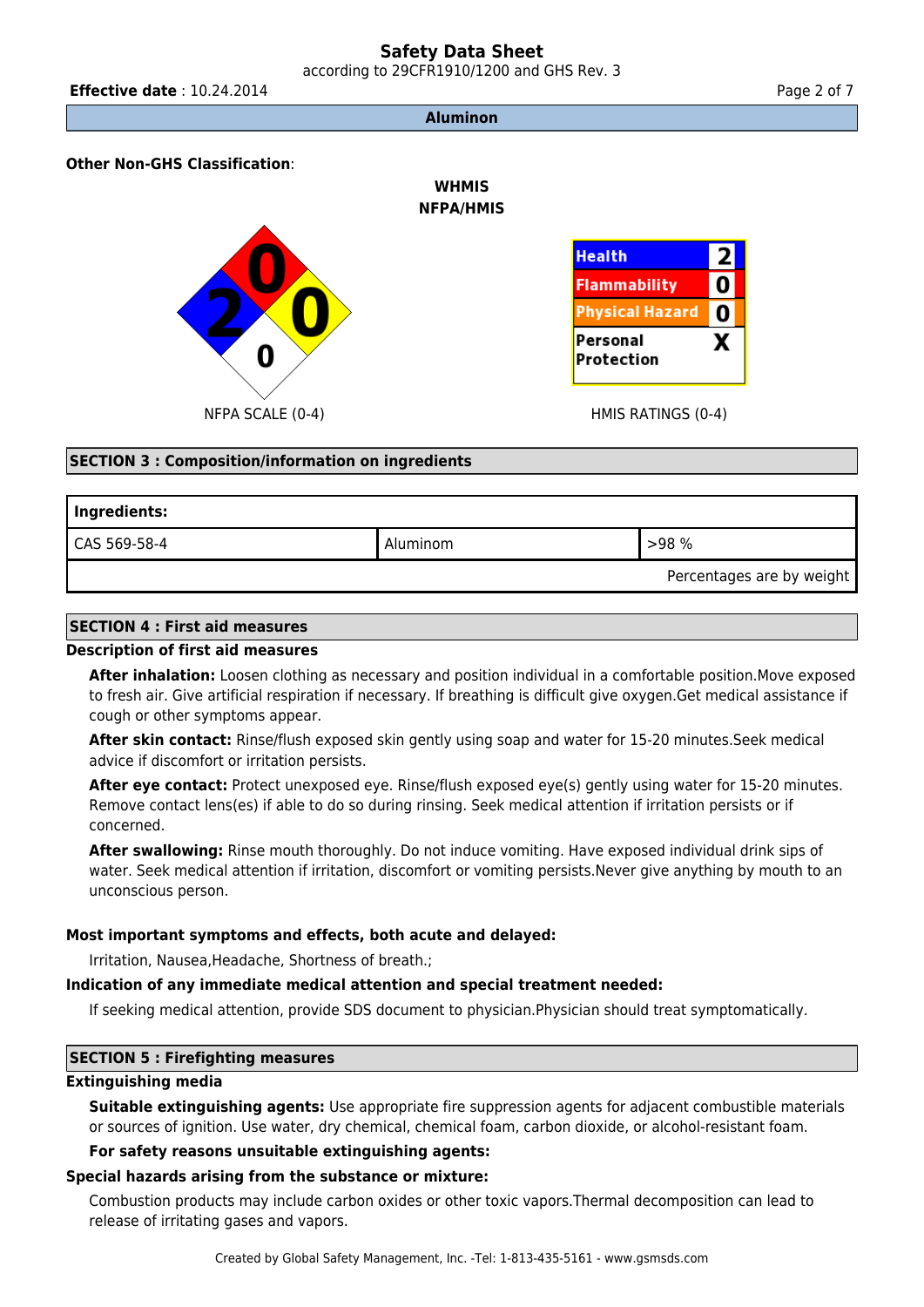according to 29CFR1910/1200 and GHS Rev. 3

**Effective date** : 10.24.2014 **Page 3 of 7 Page 3 of 7** 

#### **Aluminon**

# **Advice for firefighters:**

**Protective equipment:** Use NIOSH-approved respiratory protection/breathing apparatus.

**Additional information (precautions):** Move product containers away from fire or keep cool with water spray as a protective measure, where feasible.Use spark-proof tools and explosion-proof equipment.Avoid generating dust; fine dust dispersed in air in sufficient concentrations, and in the presence of an ignition source is a potential dust explosion hazard.Avoid inhaling gases, fumes, dust, mist, vapor, and aerosols.Avoid contact with skin, eyes, and clothing.

# **SECTION 6 : Accidental release measures**

### **Personal precautions, protective equipment and emergency procedures:**

Wear protective equipment. Ensure that air-handling systems are operational.Ensure adequate ventilation.

### **Environmental precautions:**

Prevent from reaching drains, sewer or waterway. Collect contaminated soil for characterization per Section 13. Should not be released into environment.

### **Methods and material for containment and cleaning up:**

Keep in suitable closed containers for disposal.Wear protective eyeware, gloves, and clothing. Refer to Section 8.Always obey local regulations.Dust deposits should not be allowed to accumulate on surfaces, as these may form an explosive mixture if they are released into the atmosphere in sufficient concentration. Avoid dispersal of dust in the air (i.e., clearing dust surfaces with compressed air). Collect solids in powder form using vacuum with (HEPA filter). Evacuate personnel to safe areas.

### **Reference to other sections:**

### **SECTION 7 : Handling and storage**

# **Precautions for safe handling:**

Follow good hygiene procedures when handling chemical materials. Refer to Section 8.Do not eat, drink, smoke, or use personal products when handling chemical substances. Avoid contact with eyes, skin, and clothing.

# **Conditions for safe storage, including any incompatibilities:**

Store away from incompatible materials.Protect from freezing and physical damage.Keep away from food and beverages.Provide ventilation for containers. Avoid storage near extreme heat, ignition sources or open flame. Store in cool, dry conditions in well sealed containers. Store with like hazards

# **SECTION 8 : Exposure controls/personal protection**





**Control Parameters:** No applicable occupational exposure limits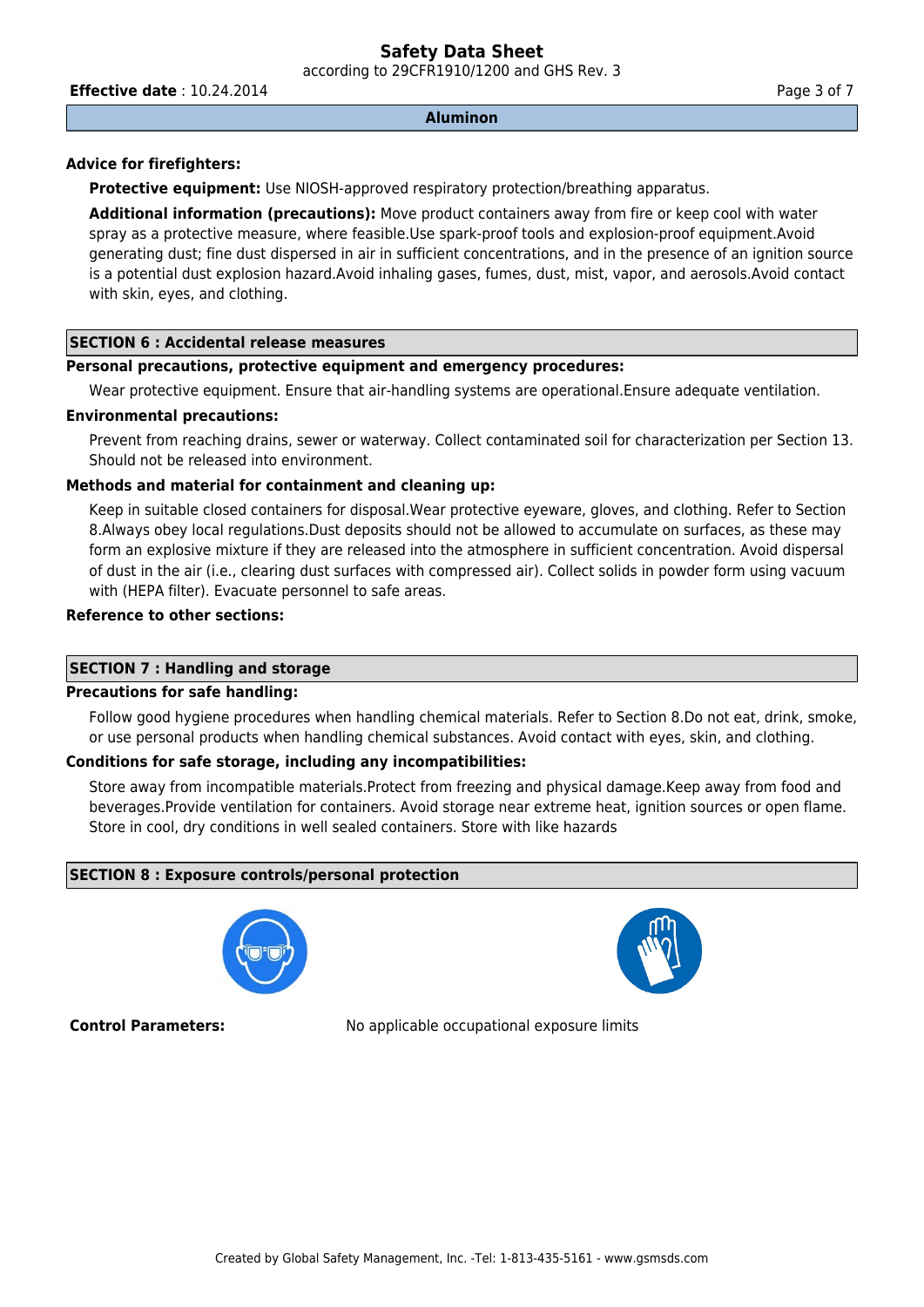according to 29CFR1910/1200 and GHS Rev. 3

**Aluminon**

**Effective date** : 10.24.2014 **Page 4 of 7 Page 4 of 7** 

| <b>Appropriate Engineering controls:</b> | Emergency eye wash fountains and safety showers should be available in<br>the immediate vicinity of use/handling. Provide exhaust ventilation or<br>other engineering controls to keep the airborne concentrations of vapor<br>or dusts (total/respirable) below the applicable workplace exposure limits<br>(Occupational Exposure Limits-OELs) indicated above. It is recommended<br>that all dust control equipment such as local exhaust ventilation and<br>material transport systems involved in handling of this product contain<br>explosion relief vents or an explosion suppression system or an oxygen<br>deficient environment. Ensure that dust-handling systems (such as<br>exhaust ducts, dust collectors, vessels, and processing equipment) are<br>designed in a manner to prevent the escape of dust into the work area<br>(i.e., there is no leakage from the equipment). Use under a fume hood |
|------------------------------------------|--------------------------------------------------------------------------------------------------------------------------------------------------------------------------------------------------------------------------------------------------------------------------------------------------------------------------------------------------------------------------------------------------------------------------------------------------------------------------------------------------------------------------------------------------------------------------------------------------------------------------------------------------------------------------------------------------------------------------------------------------------------------------------------------------------------------------------------------------------------------------------------------------------------------|
| <b>Respiratory protection:</b>           | Not required under normal conditions of use. Where risk assessment<br>shows air-purifying respirators are appropriate use a full-face particle<br>respirator type N100 (US) or type P3 (EN 143) respirator cartridges as a<br>backup to engineering controls. When necessary use NIOSH approved<br>breathing equipment.                                                                                                                                                                                                                                                                                                                                                                                                                                                                                                                                                                                            |
| <b>Protection of skin:</b>               | Select glove material impermeable and resistant to the substance. Select<br>glove material based on rates of diffusion and degradation. Dispose of<br>contaminated gloves after use in accordance with applicable laws and<br>good laboratory practices. Use proper glove removal technique without<br>touching outer surface. Avoid skin contact with used gloves. Wear<br>protective clothing.                                                                                                                                                                                                                                                                                                                                                                                                                                                                                                                   |
| Eye protection:                          | Wear equipment for eye protection tested and approved under<br>appropriate government standards such as NIOSH (US) or EN<br>166(EU). Safety glasses or goggles are appropriate eye protection.                                                                                                                                                                                                                                                                                                                                                                                                                                                                                                                                                                                                                                                                                                                     |
| <b>General hygienic measures:</b>        | Perform routine housekeeping. Wash hands before breaks and at the end<br>of work. Avoid contact with skin, eyes, and clothing. Before wearing wash<br>contaminated clothing.                                                                                                                                                                                                                                                                                                                                                                                                                                                                                                                                                                                                                                                                                                                                       |

|  |  | <b>SECTION 9: Physical and chemical properties</b> |  |
|--|--|----------------------------------------------------|--|
|--|--|----------------------------------------------------|--|

| <b>Appearance (physical</b><br>state,color): | Powder, dark red                                          | <b>Explosion limit lower:</b><br><b>Explosion limit upper:</b> | Not determined<br>Not determined                                 |
|----------------------------------------------|-----------------------------------------------------------|----------------------------------------------------------------|------------------------------------------------------------------|
| Odor:                                        | Not Determined                                            | Vapor pressure:                                                | Not determined                                                   |
| Odor threshold:                              | Not determined                                            | Vapor density:                                                 | Not determined                                                   |
| pH-value:                                    | Not Determined                                            | <b>Relative density:</b>                                       | Not determined                                                   |
| <b>Melting/Freezing point:</b>               | Melting point/range: 220 -<br>225 °C (428 - 437 °F) - dec | Solubilities:                                                  |                                                                  |
| <b>Boiling point/Boiling</b><br>range:       | Not determined                                            | <b>Partition coefficient (n-</b><br>octanol/water):            | Not determined                                                   |
| <b>Flash point (closed</b><br>cup):          | Not determined                                            | <b>Auto/Self-ignition</b><br>temperature:                      | Not determined                                                   |
| <b>Evaporation rate:</b>                     | Not determined                                            | <b>Decomposition</b><br>temperature:                           | Not determined                                                   |
| <b>Flammability</b><br>(solid, gaseous):     | Not determined                                            | Viscosity:                                                     | a. Kinematic: Not<br>determined<br>b. Dynamic: Not<br>determined |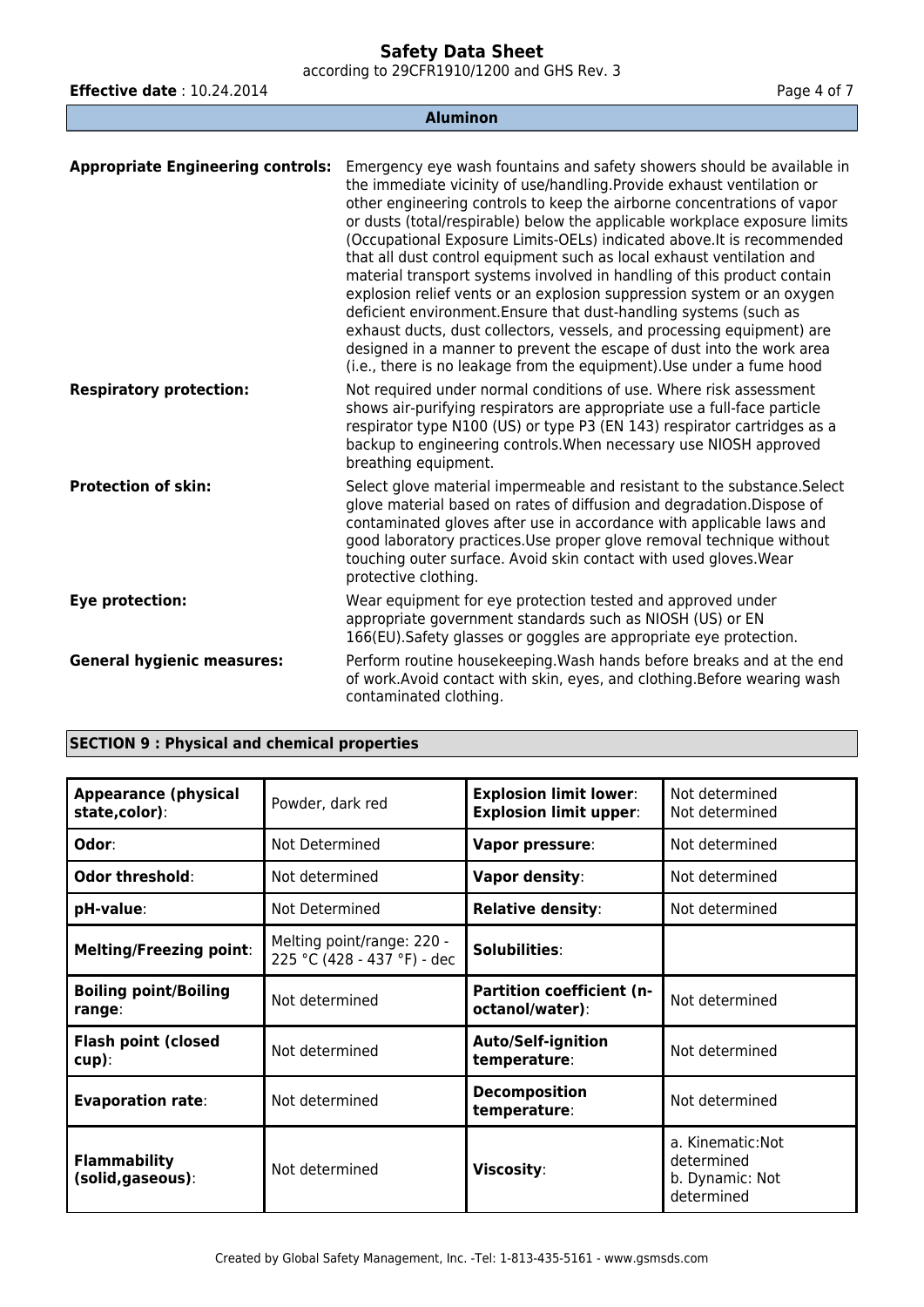according to 29CFR1910/1200 and GHS Rev. 3

**Effective date** : 10.24.2014 **Page 5 of 7 Page 5 of 7** 

**Aluminon**

**Density**: Not determined

# **SECTION 10 : Stability and reactivity**

**Reactivity:**Nonreactive under normal conditions. **Chemical stability:**Stable under normal conditions. **Possible hazardous reactions:**None under normal processing **Conditions to avoid:**Incompatible Materials. **Incompatible materials:**Oxidizing agents. **Hazardous decomposition products:**

### **SECTION 11 : Toxicological information**

| <b>Acute Toxicity:</b>                                  |  |                                                                                                                                                                                                                                                                                                                                     |  |
|---------------------------------------------------------|--|-------------------------------------------------------------------------------------------------------------------------------------------------------------------------------------------------------------------------------------------------------------------------------------------------------------------------------------|--|
| Oral:                                                   |  | LD50 Oral - Rat - 9,000 mg/kg                                                                                                                                                                                                                                                                                                       |  |
| <b>Chronic Toxicity: No additional information.</b>     |  |                                                                                                                                                                                                                                                                                                                                     |  |
| <b>Corrosion Irritation: No additional information.</b> |  |                                                                                                                                                                                                                                                                                                                                     |  |
| Sensitization:                                          |  | No additional information.                                                                                                                                                                                                                                                                                                          |  |
| <b>Single Target Organ (STOT):</b>                      |  | No additional information.                                                                                                                                                                                                                                                                                                          |  |
| <b>Numerical Measures:</b>                              |  | No additional information.                                                                                                                                                                                                                                                                                                          |  |
| Carcinogenicity:                                        |  | IARC: No component of this product present<br>at levels greater than or equal to 0.1% is<br>identified as probable, possible or<br>confirmed human carcinogen by IARC<br>OSHA: No component of this product<br>present at levels greater than or equal to<br>0.1% is identified as a carcinogen or<br>potential carcinogen by OSHA. |  |
| <b>Mutagenicity:</b>                                    |  | No additional information.                                                                                                                                                                                                                                                                                                          |  |
| <b>Reproductive Toxicity:</b>                           |  | No additional information.                                                                                                                                                                                                                                                                                                          |  |

### **SECTION 12 : Ecological information**

**Ecotoxicity Persistence and degradability**: **Bioaccumulative potential**: **Mobility in soil**: **Other adverse effects**:

### **SECTION 13 : Disposal considerations**

# **Waste disposal recommendations**:

Contact a licensed professional waste disposal service to dispose of this material.Dispose of empty containers as unused product.Product or containers must not be disposed with household garbage.It is the responsibility of the waste generator to properly characterize all waste materials according to applicable regulatory entities (US 40CFR262.11).Chemical waste generators must determine whether a discarded chemical is classified as a hazardous waste. Chemical waste generators must also consult local, regional, and national hazardous waste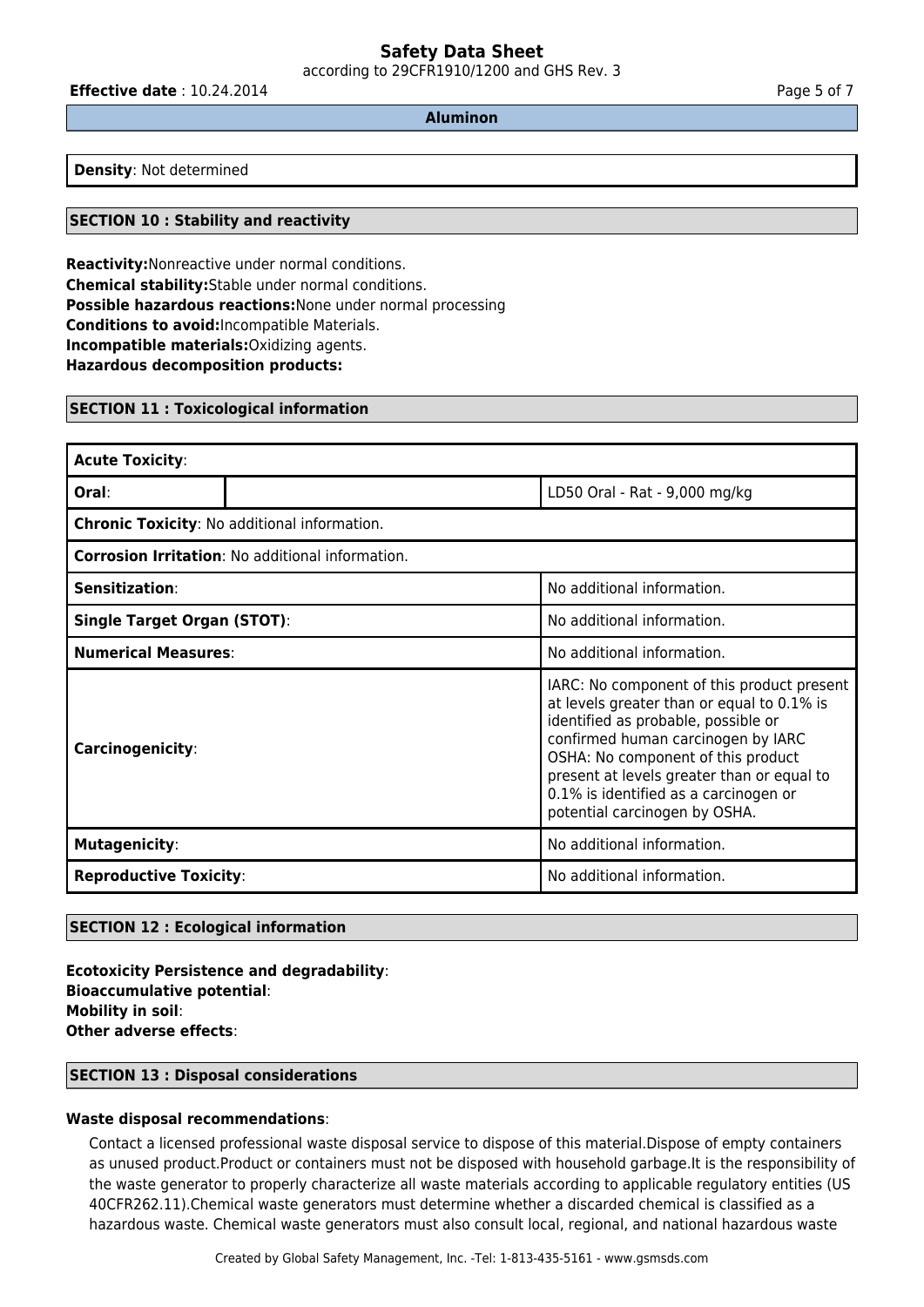according to 29CFR1910/1200 and GHS Rev. 3

**Effective date** : 10.24.2014 **Page 6 of 7 Page 6 of 7** 

#### **Aluminon**

regulations. Ensure complete and accurate classification.

# **SECTION 14 : Transport information**

#### **UN-Number**

Not Regulated.

**UN proper shipping name**

Not Regulated.

**Transport hazard class(es) Packing group**:Not Regulated **Environmental hazard**: **Transport in bulk**: **Special precautions for user**:

#### **SECTION 15 : Regulatory information**

### **United States (USA)**

### **SARA Section 311/312 (Specific toxic chemical listings)**:

Acute, Chronic

### **SARA Section 313 (Specific toxic chemical listings)**:

None of the ingredients is listed

**RCRA (hazardous waste code)**:

None of the ingredients is listed

#### **TSCA (Toxic Substances Control Act)**:

All ingredients are listed.

# **CERCLA (Comprehensive Environmental Response, Compensation, and Liability Act)**:

None of the ingredients is listed

### **Proposition 65 (California)**:

# **Chemicals known to cause cancer**:

None of the ingredients is listed

### **Chemicals known to cause reproductive toxicity for females**:

None of the ingredients is listed

### **Chemicals known to cause reproductive toxicity for males**:

None of the ingredients is listed

### **Chemicals known to cause developmental toxicity**:

None of the ingredients is listed

#### **Canada**

### **Canadian Domestic Substances List (DSL)**:

All ingredients are listed.

**Canadian NPRI Ingredient Disclosure list (limit 0.1%)**:

None of the ingredients is listed

### **Canadian NPRI Ingredient Disclosure list (limit 1%)**:

None of the ingredients is listed